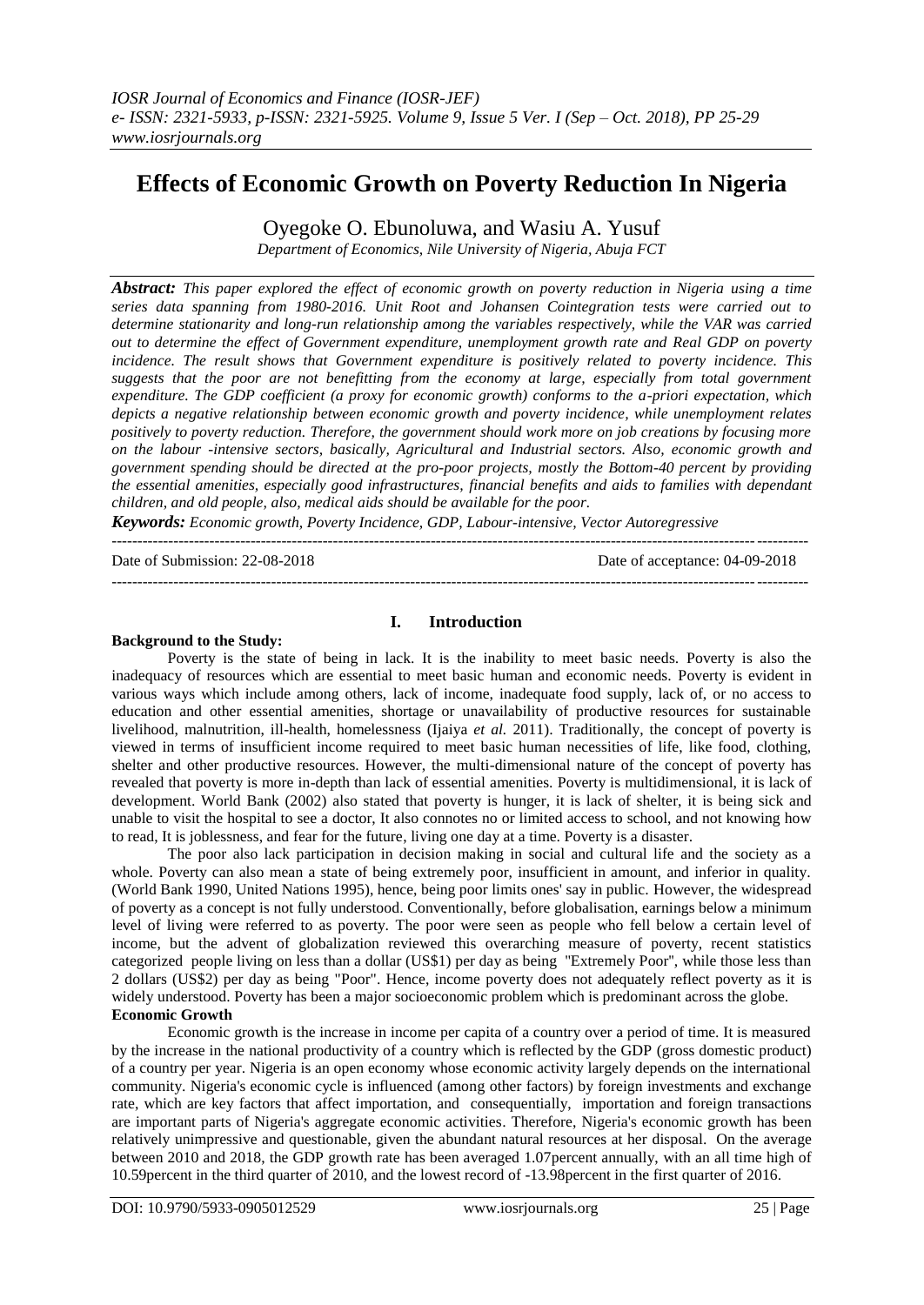# **Poverty Trend in Nigeria**

The Nigerian economy is consistently faced with a high level of extreme and absolute poverty with a constant rate of over 50percent annually. For instance, the poverty headcount ratio at \$1.90 poverty line in 1985 was 53.3percent, rose to 57.1percent in 1992, and four years later, it increased to 63.5percent, and in 2010, it was 69.2 percent, it grew and stood at 72 percent in 2014. This has led to a lot of concerns and controversies among economists; hence the trend of poverty in Nigeria has been described as "odd' given the country's economic size and growth (World Bank 2014).

In spite of the nation's rapid economic growth, a more significant percentage of the populace is still living in poverty. In term of growth, Nigeria's gross domestic product (GDP) grew by 69.7percent from 1992- 2009 and by 27.21percent from 2009-2016. In contrast, the poverty gap ratio fell from 31.1percent to 21.8percent from 1992-2009(World Bank 2015b). This implies that the proportion of the population that is poor has only decreased slightly (EPAR 2016). Over 57 years of independence, poverty still poses a threat to our wellbeing as a nation. The level of absolute poverty indicates that development policies aimed at increasing the Gross National Income per capita are not efficiently in reality. In 2003-04 for instance, the poverty incidence was 64.2percent of the population which indicated that over 85million people were below the poverty line using the per capita approach. Also, in 2010, the fraction of the population below the poverty line was 62.6percent, amounting to over 95 million people within this category (World Bank Indicators 2014b; NBS 2009). Poverty in Nigeria has constituted a menace to the overall performance of her economy, and cannot be ignored if development is desired. However, growth and development cannot be meaningfully achieved without addressing poverty in Nigeria (Jelilov, 2016)

# **Statement of the Problem**

Economic growth is vital for poverty reduction generally. However, the extent of the effect of economic growth on the reduction of extreme poverty is a factor of the economic situation prevalent in the country. Although in Nigeria, poverty has declined slowly. However, when compared with other Sub-Saharan African countries with the same average GDP growth rate of about 3.90percent, over half of the population is still considered as poor. Hence, Nigeria is still categorized as an impoverished country ((IMF), 2018). The significance of economic growth on poverty depends highly on the inequalities that are prevailing in an economy. Conversely, it is expected that an increase in the growth level of the economy results in a decrease in poverty rate. Although, this is dependent on a lot of factors like the size of the labour force, unemployment rate, aggregate productivity level, government spending, wealth and income distribution among other(IMF 2018)

Poverty is one of the primary obstacles to growth and development in Nigeria (Gangas, 2017) Poverty in Nigeria is deep, it is a paradox, because Nigeria has the full potential for growth and development, which consequentially lessens the level of absolute poverty across the country with focus on increasing the household income of the people. Why is the rapid economic growth in Nigeria not instrumental in poverty reduction? Also, how could a country with the size and wealth of Nigeria have a very high rate of poverty? In addition, rapid growth might not be the best for the poor, because of the high possibility of being neglected or marginalised by the structures of the changes that accompany recent growth(Todaro, Smith 2013). However, well-designed poverty programs coupled with high-quality sustainable and timely growth could accelerate the reduction of absolute poverty.

Several scholars have empirically found that there is a relationship between economic growth and poverty reduction, but it is an exceptional case for Nigeria. The slope of the relationship between these two economic variables is controversial and inconclusive. Some scholars agreed that there is a positive relationship between the duo, though with disagreement on the causality direction (Hassan, 2012). Others find that GDP and poverty are unrelated, or that poor quality data makes it difficult to determine their relationship (EPAR, 2016). Therefore, standing on these existing works of literature, and given the fact that growth has not significantly reduced poverty in Nigeria, (Hassan, 2012) there is, therefore, the need to examine the effects of economic growth on poverty in Nigeria. In other words, do the poor benefit more from growth? If No, why? What is responsible for the disproportionate or disparity between economic growth and poverty reduction in Nigeria?. **Theoretical Review**

There are lots of economic theories and thoughts that advocate poverty reduction in so many ways: The Classical Welfare Economists (Adam Smith, Karl Max etc.) argued that people's welfare and wealth is a function of the value of a commodity produced by their labour as well as their purchasing power over other people's labour. In other words, higher labour leads to higher output and income which in turn increases welfare. This school of thought also favours the "invisible hand', i.e., the free operation of the market system automatically. Also, proposes that welfare can further be maximised by increasing expenditure on public works. The Neoclassical advocates for market system where development and growth are all determined by the forces of demand and supply on the other hand, explains that poverty is beyond the individual control; basically, poverty is due to market failures notably. They also assumed that there is "full employment'' in the economy and that unemployment is by choice. Simply put, the poor are poor by choice", because they are voluntarily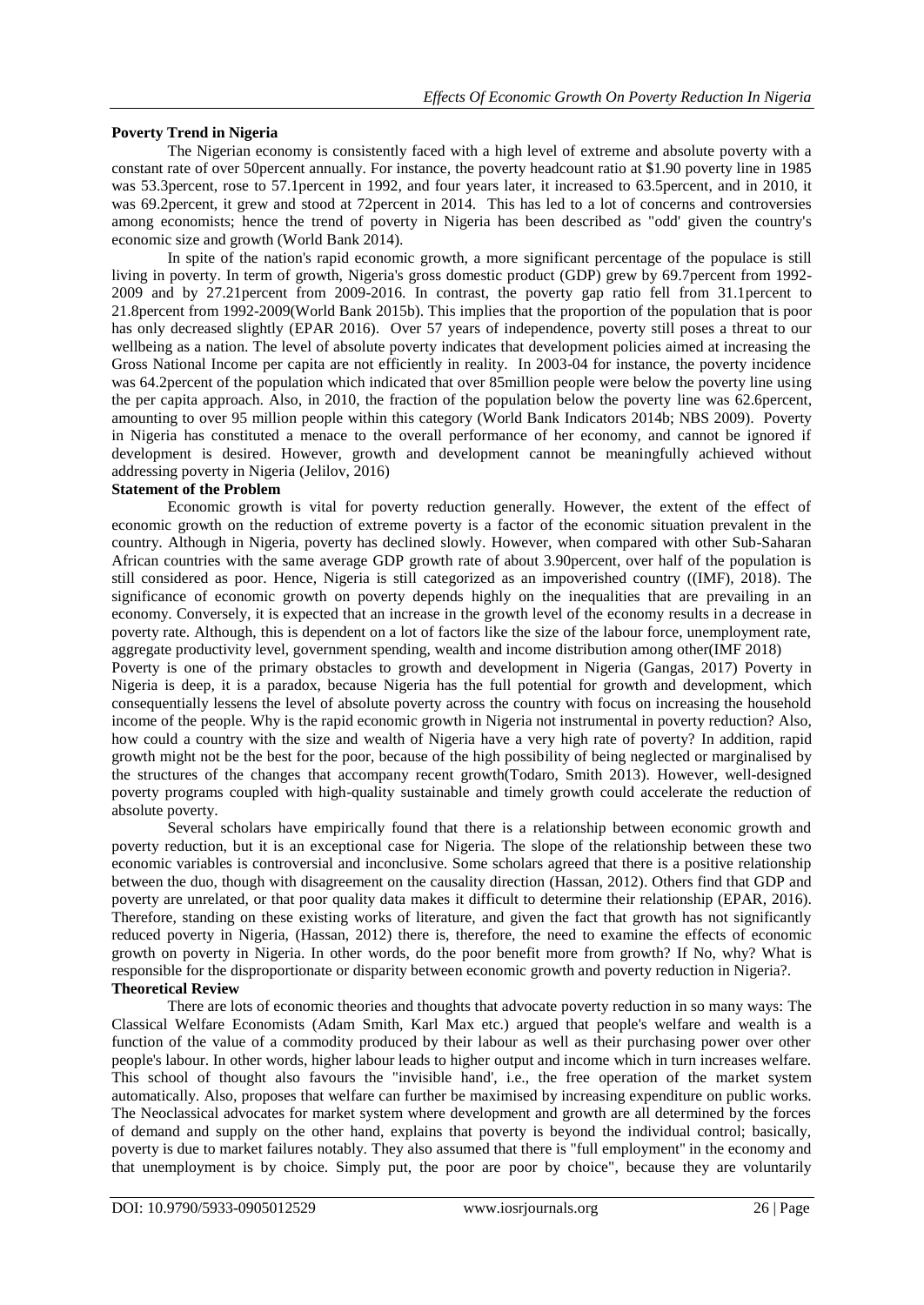unemployed. The Say's law states that "supply creates its own demand", hence, problem of Overproduction and Unemployment" remains invisible.

The Keynesian school of thoughts brings to a focus macroeconomic forces and the role of government in ensuring and providing economic stabilisation and public goods. It is generally believed that employment is totally dependent on "Effective Demand", which leads to output, and output creates income. Keynes believes that people are poor because they are unemployed; hence, poverty is involuntary. This research is therefore situated on the Keynesian school of thought which established that poverty is as a result of unemployment and it is involuntary.

#### **Empirical review**

In an attempt to examine the importance of economic growth on poverty (Ijaiya *et al*., 2011), used multiple regression analysis, taking the time subscript into consideration coupled with a difference-in-difference estimator that describes poverty reduction as a function of changes in economic growth. The result indicates that the initial level of economic growth does not affect poverty reduction; however, a change in economic growth positively is prone to poverty reduction. The study, therefore, proposes stable macroeconomic policies, massive investment in Agriculture, infrastructural development and good governance.

The impact of GDP growth rate on poverty reduction in Nigeria was empirically studied by (Hassan 2012) using secondary data from 1986-2012. The study employed the OLS regression technique to analyse the relationship between unemployment (which is a proxy for poverty), and the GDP (which is the variable for economic growth), the result showed that there is a weak relationship between unemployment rate and the GDP, instead of an inverse, it was positive. In other words, when the GDP increases, the unemployment rate also increases. When people cannot work and earn income, they remain poor. Hence, growth has not impacted on the poor. This is because job availability and creation in Nigeria lack sufficiency that is enough to reduce the unemployment and incidence of poverty over the period. He, therefore, recommends that priority should be placed on key sectors like agriculture industries which are highly effective and capacitated to generate and absorb more labour, thereby solving unemployment problems and reducing poverty incidence on the citizens.

E.P.A.R, 2016, report on economic growth and poverty in Nigeria discovered that poverty level does not appear to have fallen even as GDP and GNI per capita measures have increased. Another major contributive factor is inadequate and inconsistent data quality, and other measures might have affected the analyses, literature indicate that Nigeria's high unemployment rate, corruption and poor educational and health factors may be reasons why economic growth has not led to expected reductions in poverty. The relationship between economic growth and poverty reduction in Nigeria was explored empirically using time series secondary data spanning between 1980- 2013. The data was analysed using the OLS (having checked the time series data for stationary and spurious regression). The result showed that the relationship between poverty index and economic growth is inverse, in other words, a reduction in poverty level increases economic growth. Also, there is a negative relationship between unemployment and GDP in Nigeria; this implies that if unemployment rate increases, it will also lead to increase in poverty level because of unproductive labour. Furthermore, per capita income and economic growth are positively related. The author, therefore, recommends quality fiscal policies that will promote private investment and productivity among others (Gangas, 2017). The impact of government spending (recurrent and capital), on economic growth in Nigeria was examined empirically, using multiple regression analysis and time series data from 1981-2012 by (Jelilov, 2016). According to the author, the government has a major role in stabilizing, efficient resource allocation, income distributions using the fiscal and monetary policies when needed. The study aimed at investigating rationale behind the disproportionate difference between government spending and economic growth in Nigeria. In his results, it was discovered that increase in government expenditure lead to output expansion, which is in line with Keynesian's postulates.

# **II. Materials and Method**

This study employs secondary data which were sourced from National Bureau of Statistics (NBS), Central Bank Statistical Bulletin, World Bank Indicators. The study used annual time series data on poverty indices, GDP (as a proxy for economic growth), unemployment growth rate, and government spending, spanning from 1980-2016.

#### **Model Specification**

This study adopted the analytical tool employed by (Gangas, 2017; Hassan, 2012) as the foundation for the model. However, this study introduced population growth rate in the model. Poverty incidence was the dependent variable, while the explanatory variables were: GDP (proxy for economic growth), population growth rate, and unemployment growth rate. Therefore, the model is expressed as: dependent variable, while the explanatory variables were: GDP (prate, and unemployment growth rate. Therefore, the model is expressed  $PovI_t = \alpha + \beta_0 RGBP + \beta_1 GOVE + \beta_2 UNEM + \mu$ 

$$
PovI_t = \alpha + \beta_0 RGDP + \beta_1 GOVE + \beta_2 UNEM + \mu
$$

Where:

*PovI<sup>t</sup>* =Poverty Incidence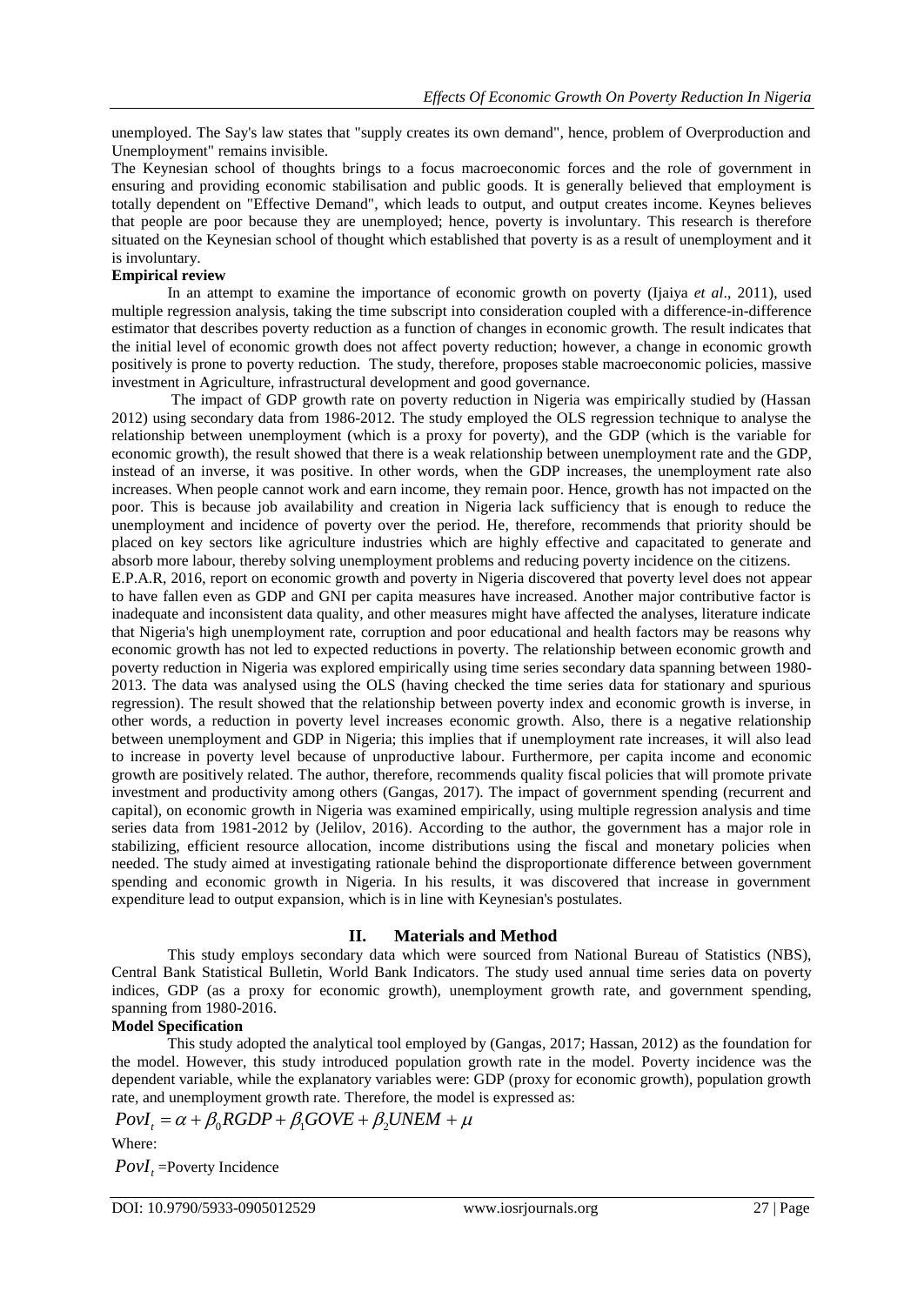*RGDP* =Real Gross Domestic Product growth rate

*GOVE* = Government Expenditure

*UNEM* = Unemployment rate

 $\mu$  = The Error or disturbance term.

 $\alpha$  = The intercept.

 $\beta_0, \beta_1, \beta_2$  = The slopes of the parameters

# **Analytical Technique and Apriori Expectation**

In this study, Poverty Incidence was regressed on the real GDP, Population growth rate, and Unemployment growth rate. The data were first tested for stationarity using the Augmented Dickey Fuller ADF test, then, the long run relationship was examined using the Johansen cointegration test, and lastly, the Vector Autoregression Estimates (VAR) was carried out to estimate the effects of GDP, Population growth rate, and unemployment on poverty incidence. Theoretically, the intercept is expected to be a positive integer. It is anticipated that rapid economic growth will have a positive and significant impact on poverty reduction; hence, the RGDP will have an inverse relationship with the poverty reduction rate, giving a (-) negative sign. Also, the expectation holds that unemployment rate and poverty will have a negative relationship; hence the sign must be negative. The coefficient of the government expenditure should display a negative sign, indicating that (ceteris paribus) an increase in government expenditure leads to a decrease in poverty; therefore, the sign must be negative.

# **III. Results and Discussion**

The result of the unit root shows that all the four variables are stationary, though at a different order of integration. Government Expenditure and Poverty Incidence were not stationary even after being differenced the second time , while unemployment and GDP were integrated of order I(1), this automatically rules out the use of the error correction model (ECM). In other to avoid spurious regression, the cointegration test of the variables was carried out, and the result shows that there is a long run relationship among the variables; therefore the regression was estimated using the Vector Autoregression estimation (VAR). The  $R^2$  of 0.76, shows that 76 percent of the variations in the dependent variable is explained by the explanatory variables, and it implies that the equation really fit the model. The results are therefore given below:

| <b>Augmented Dickey Fuller Test (Unit Root Test)</b> |                    |                |                    |                    |    |  |  |  |
|------------------------------------------------------|--------------------|----------------|--------------------|--------------------|----|--|--|--|
| <b>VARIABLES</b>                                     | <b>COEFFICIENT</b> | CRITICAL VALUE | <b>PROBABILITY</b> | ORDER              | OF |  |  |  |
|                                                      |                    |                |                    | <b>INTEGRATION</b> |    |  |  |  |
| <b>lnUnem</b>                                        | $-0.753979$        | -4.064869      | 0.0004             | 1(1)               |    |  |  |  |
| LnGDP                                                | $-1.009112$        | -4.815470      | 0.0002             | 1(1)               |    |  |  |  |
| lnExp                                                | $-3.327732$        | $-6.049713$    | 0.0000             |                    |    |  |  |  |
|                                                      |                    |                |                    |                    |    |  |  |  |
| PovI                                                 | $-2.523411$        | $-4.112324$    | 0.0000             |                    |    |  |  |  |

#### **Johansen Cointegration Test**

**Unrestricted Cointegration Rank Test**

| Hypothesized  | No. | of | Eigen Value | Statistic | Critical Value | Probability |
|---------------|-----|----|-------------|-----------|----------------|-------------|
| CE(s)         |     |    |             |           |                |             |
| At most $2^*$ |     |    | 0.443184    | 17.04469  | 15.49471       | 0.0290      |
| At most $3^*$ |     |    | 0.202386    | 4.748742  | 3.841466       | 0.0293      |
|               |     |    |             |           |                |             |

**Trace test indicates 4 cointegrating eqns at 0.05 level** 

| <b>Vector Autoregression Results</b> |                            |           |              |             |  |  |  |  |
|--------------------------------------|----------------------------|-----------|--------------|-------------|--|--|--|--|
| POV $INC1(-)$                        | POV $INC1(-)$              | LnEXP     | lnGDP        | <b>UNEM</b> |  |  |  |  |
| 0.867537<br>$-0.433743$              | 269.1108                   | 2.818842  | $-25.48413$  | 1.045245    |  |  |  |  |
| (0.25098)<br>(0.19400)               | (127.979)                  | (4.70602) | (13.8168)    | (0.61903)   |  |  |  |  |
| [3.45655]                            | $[-2.23583]$<br>[2.101277] | [0.59899] | $[-1.84443]$ | [1.688852]  |  |  |  |  |

**R 2 = 0.765, Akaike AC = 6.551621** 

Source: Author's computation 2018

#### **IV. Summary**

Having examined the empirical relationship between the variables under review, we discovered that government expenditure is positively related to poverty indices; this does not conform with the a-priori